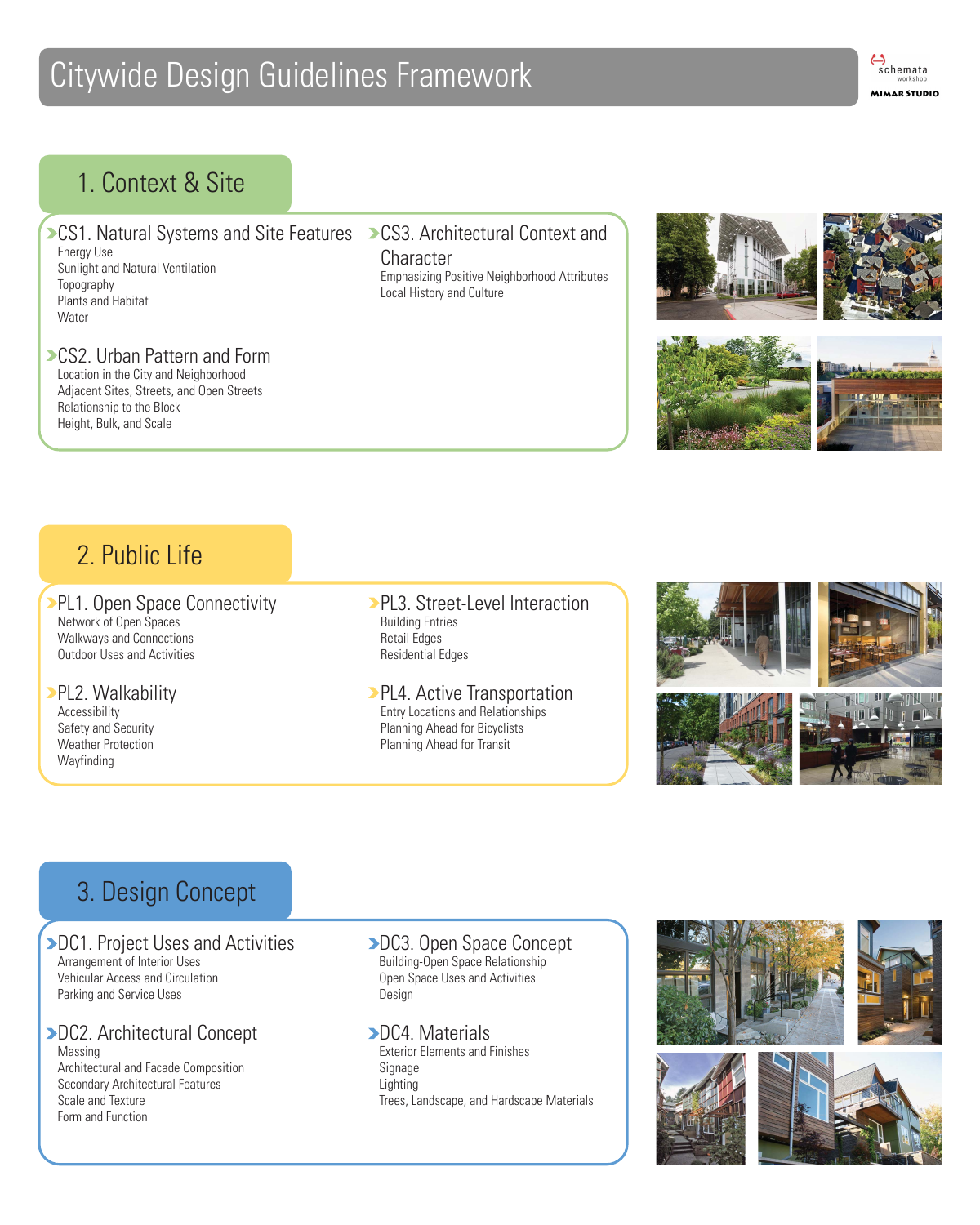

# Central Area Design Guidelines

Community Workshop Agenda January 28, 2017

10:45 am - 11:10 Mingle & Refreshments

11:10 - 11:25 Attendee Introductions

| $11:25 - 11:30$            | <b>CA DGC Introduction</b>                                              |
|----------------------------|-------------------------------------------------------------------------|
| $11:30 - 12:00 \text{ pm}$ | <b>Consultant Presentation</b>                                          |
| $12:00 - 12:10$            | Questions, Instruction for Breakout Groups,<br>& Relocation into Groups |
| $12:10 - 1:00$             | <b>Breakout Groups</b>                                                  |
| $1:00 - 1:30$              | <b>Report Back &amp; Next Steps</b>                                     |

Thank you for your